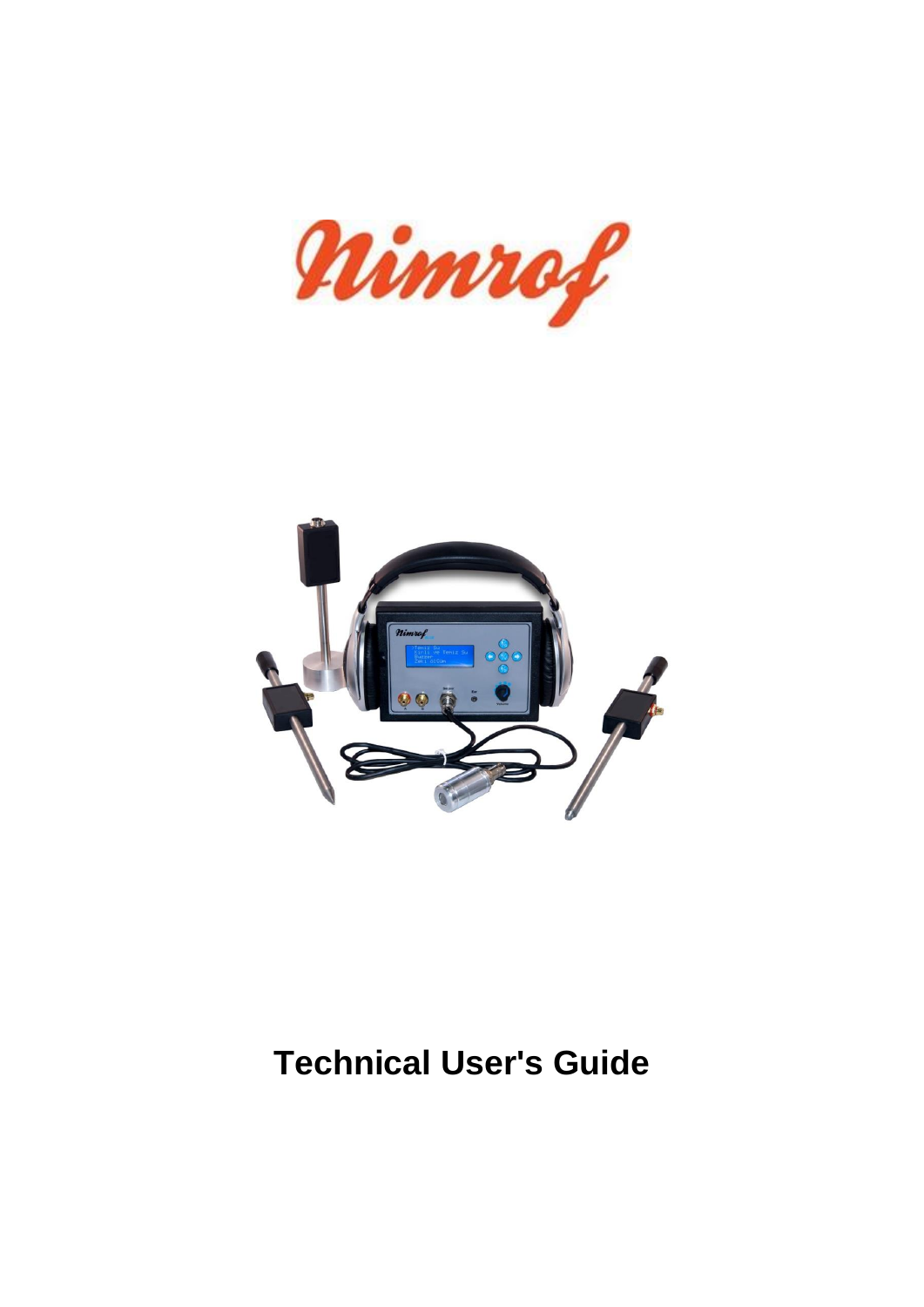

## **Warnings and Safety Terms**

- **Check the connections before operating the device.**
- **Make sure the device is turned off after using the device.**
- **Before putting the device in its bag, check whether it is turned on or not.**



- **AT550 Dirty water pipe, Clean Water pipe and Gas Leakages**
- **AT560 Dirty water pipe, Clean Water Leakages**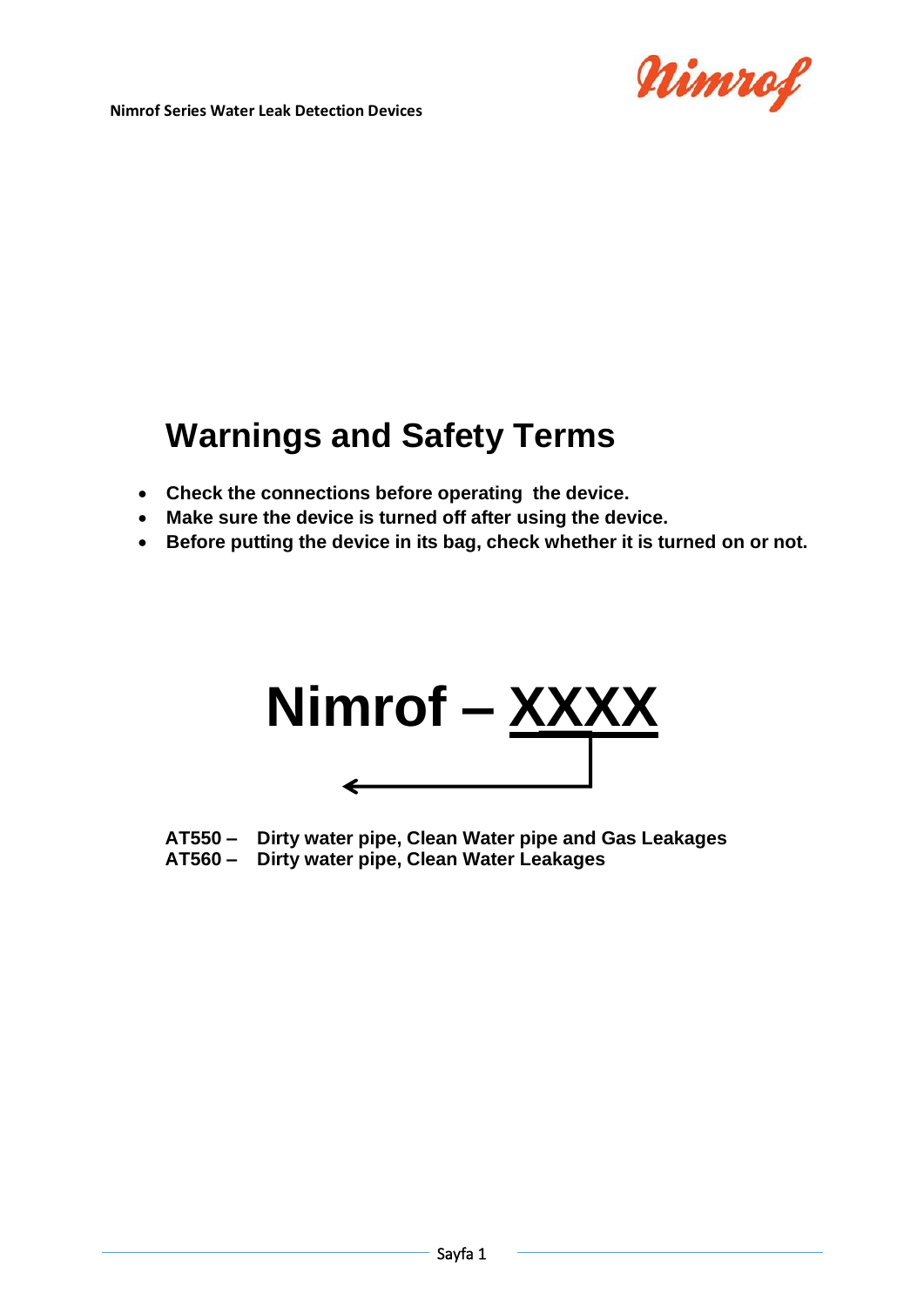

# **Contents**

|              |     |  | 2  |
|--------------|-----|--|----|
| 1            |     |  |    |
|              | 1.1 |  | 3  |
|              | 1.2 |  | 3  |
| $\mathbf{2}$ |     |  | 3  |
| 3            |     |  | 4  |
| 4            |     |  |    |
|              | 41  |  | 5  |
|              | 4.2 |  | 6  |
|              | 4.3 |  | 6  |
|              | 4.4 |  |    |
|              |     |  |    |
|              |     |  | 8  |
| 5            |     |  |    |
|              |     |  |    |
|              |     |  | 9  |
|              |     |  | 10 |
| 6            |     |  | 10 |
| 7            |     |  | 10 |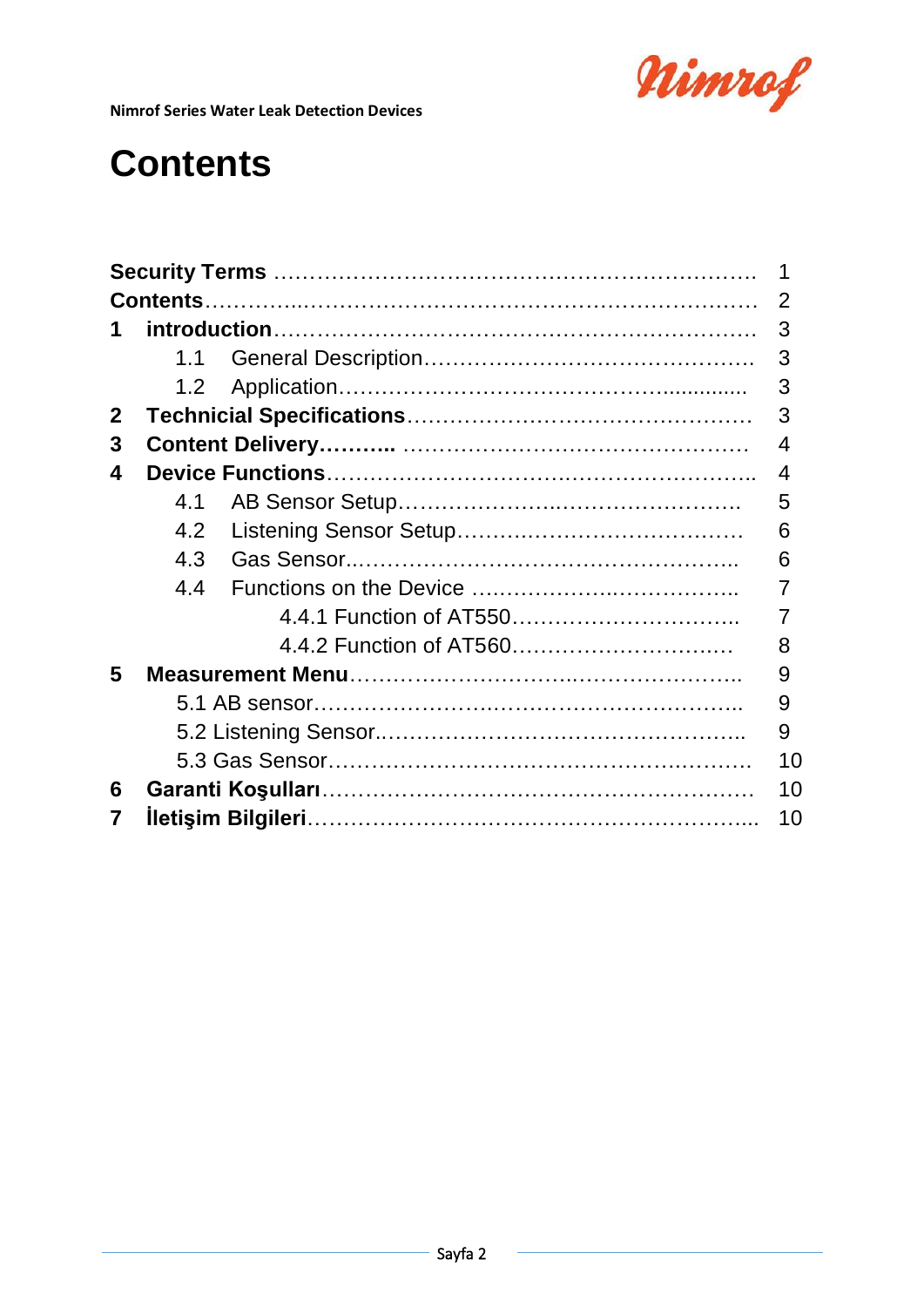

# **1 – Introduction**

### **1.1 General Description**

AT550 and AT560 make point determination of dirty and clean water leaks in water pipe lines the device has two seperate sensors, one is acoustic listening which helps to find clean water pipe network leaks. The other one is system that is not required headphone and obliged of connection to test pumps and the leak can be detected on a LCD screen.

#### **1.2 Aplication**

- Pipe Lines Leak
- Wastewater pipeline leaks
- Isolation Leaks
- Gas Leaks (for AT550)

# **2 – Technical Specifications**

The technical specifications of the AT550 and AT560 devices are listed in figure

| <b>Nominal Ratings</b>        | AT550                             | <b>AT560</b>                    |
|-------------------------------|-----------------------------------|---------------------------------|
| <b>Operating Voltage (DC)</b> | 14V(Li-ion Battery)               | 12V(Li-ion Battery)             |
| <b>Display</b>                | <b>Numerical LCD</b>              | 128x64 Graphic LCD              |
| Resolution                    | 16 bit                            | 12 bit                          |
| Operating time                | 10 hours                          | 10 hours                        |
| Operating temperature         | $10^{\circ}$ C $+50^{\circ}$ C    | $10^{\circ}$ C $+50^{\circ}$ C  |
| Storage temperature           | $-25^{\circ}$ C  +70 $^{\circ}$ C | $-25^{\circ}$ C $+70^{\circ}$ C |
| Weight                        | 560 <sub>g</sub>                  | 430 <sub>q</sub>                |
| <b>Device Dimensions</b>      | 188 x 133 x 55 mm                 | 105 x 201 x 41 mm               |
| Warranty                      | 2 years                           | 2 years                         |

**Tablo 2.1:** Specifications of the AT550 and AT560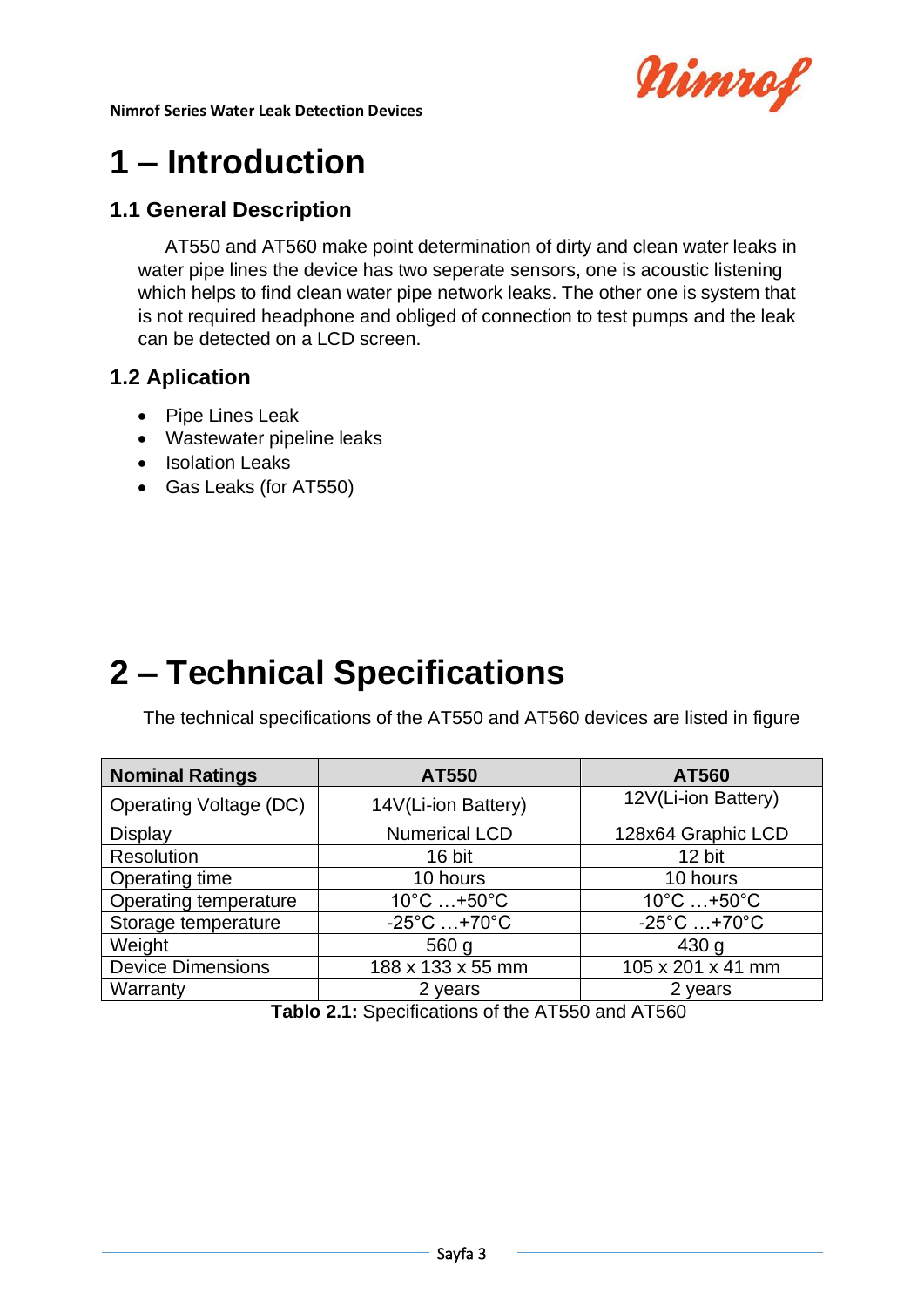

## **3 – Content Delivery**

- Device
- Headphone
- Gas sensor(İt is valid for AT550 model)
- Listening sensor
- AB Sensors(A ve B Elektrotları)
- Extension Metal for A sensor
- 25 and 3 meters cable
- Listening sensor cable
- Adapter

### **4 – Device Function**

Nimrof AT550 and AT560 devices detect dirty water and clean water leaks in water lines as a point. There are two separate sensors for water leaks, one of which is an acoustic listening sensor that will only help you find clean water leaks. The other is the AB sensor, which we call "non-listening", which you can monitor both dirty water leaks and clean water leaks without wearing headphones, without connecting a test pump to the water leak line, via LCD. Natural gas leaks can also be found with the natural gas sensor, which is only in the AT550 model..

- With metal electrode sensors, it can find both dirty and clean water leaks.
- Detects earth ground water leaks.
- Shows acoustic listening in graphic form.
- Ability to use acoustic listening sensor and metal electrode sensor together.
- Ability to use more than 10 water leaks with a ones charge.
- No need for channel imaging or thermal camera thanks to electrode sensors.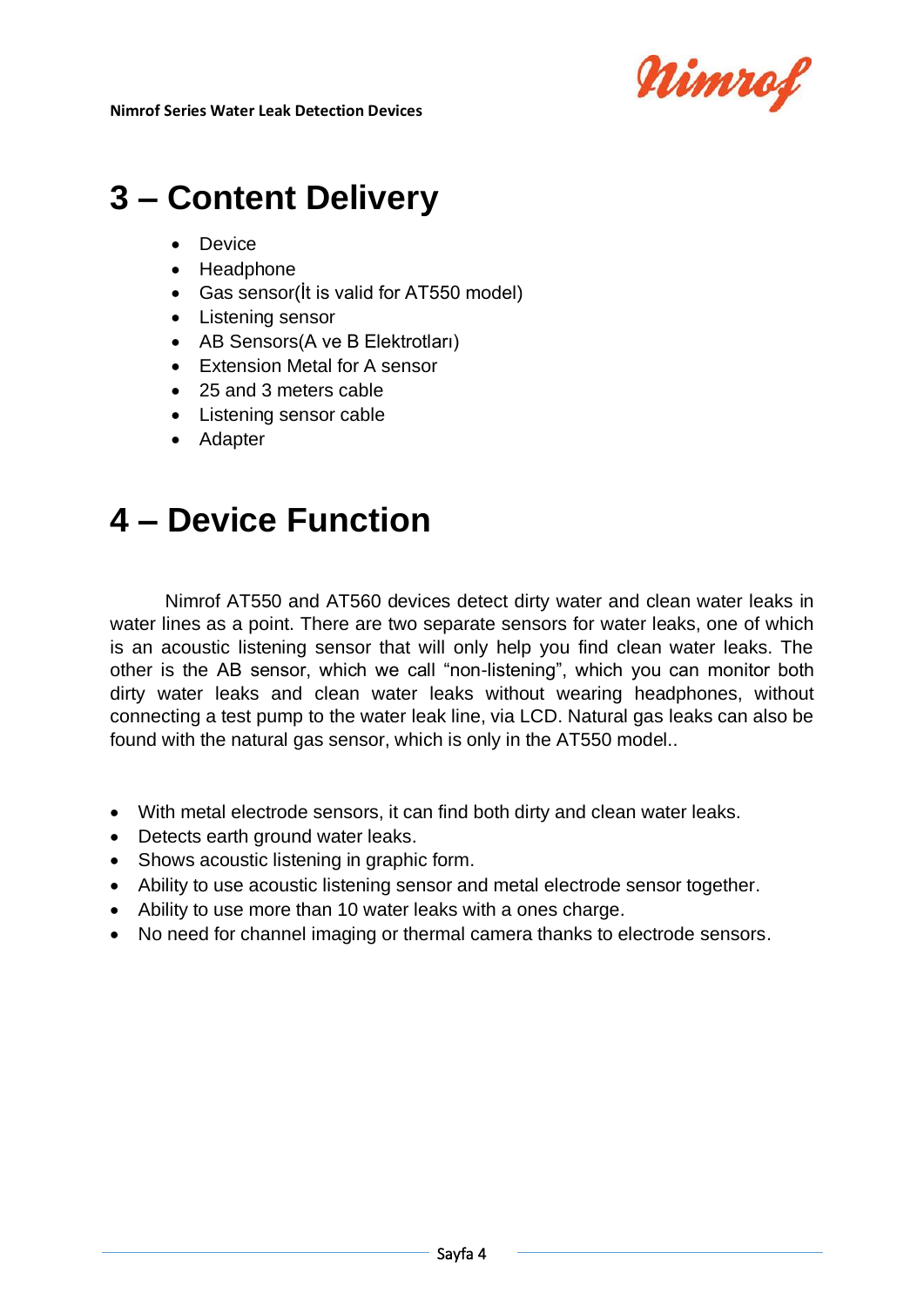

#### **4.1 AB sensor Setup**

İmages of A and B sensors in the figüre



Sensor A : The sensor cable that will stay in the downstairs apartment or in the area where the water leak is located is 25 meters.Below is the threaded round metal piece to be connected to the A sensor This part should be touched to the leaking area.



Sensor B : It is the sensor that should be in the upstairs apartment or next to the user. It is touched to the suspected places and the values are observed on the screen.

Note: The ends of the cables are colored and must be connected to the 25-meter red sensor A. The end of the 3 meter cable is black and must be connected to the B sensor. The free ends of the cables should be connected to the A and B inputs of the device in color.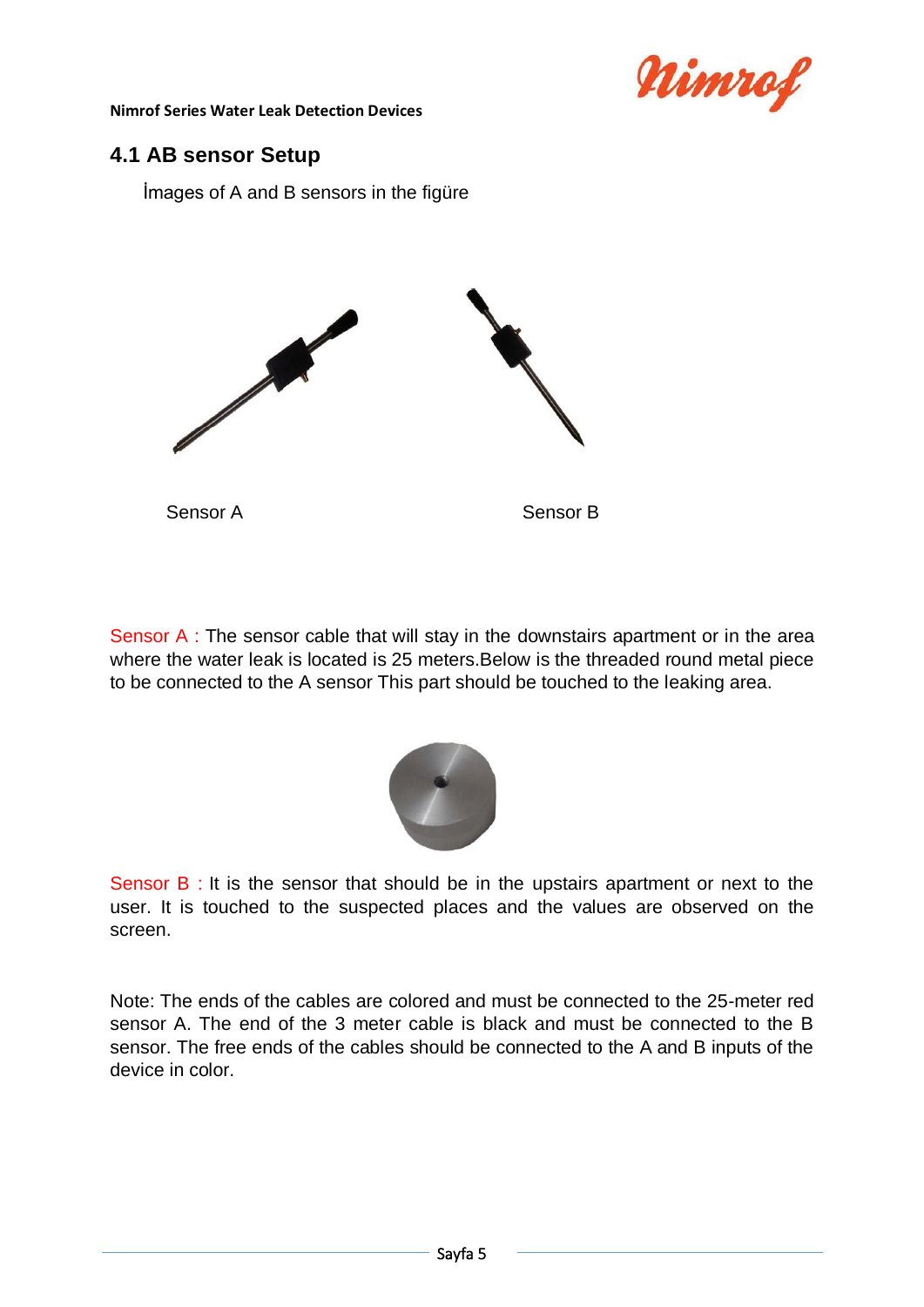

#### **4.2 Listening Sensor Setup**

Listening Sensor consists of three parts. Cylinder metal part, Short rod and Sensor



Note : The cylindrical metal piece attached to the end of the sensor is used in both A sensor and the listening sensor.

#### **4.3 Gas Sensor Installation**

The gas sensor consists of one piece. Applicable for At550 model only



Note: The cable used is the same as the listening sensor.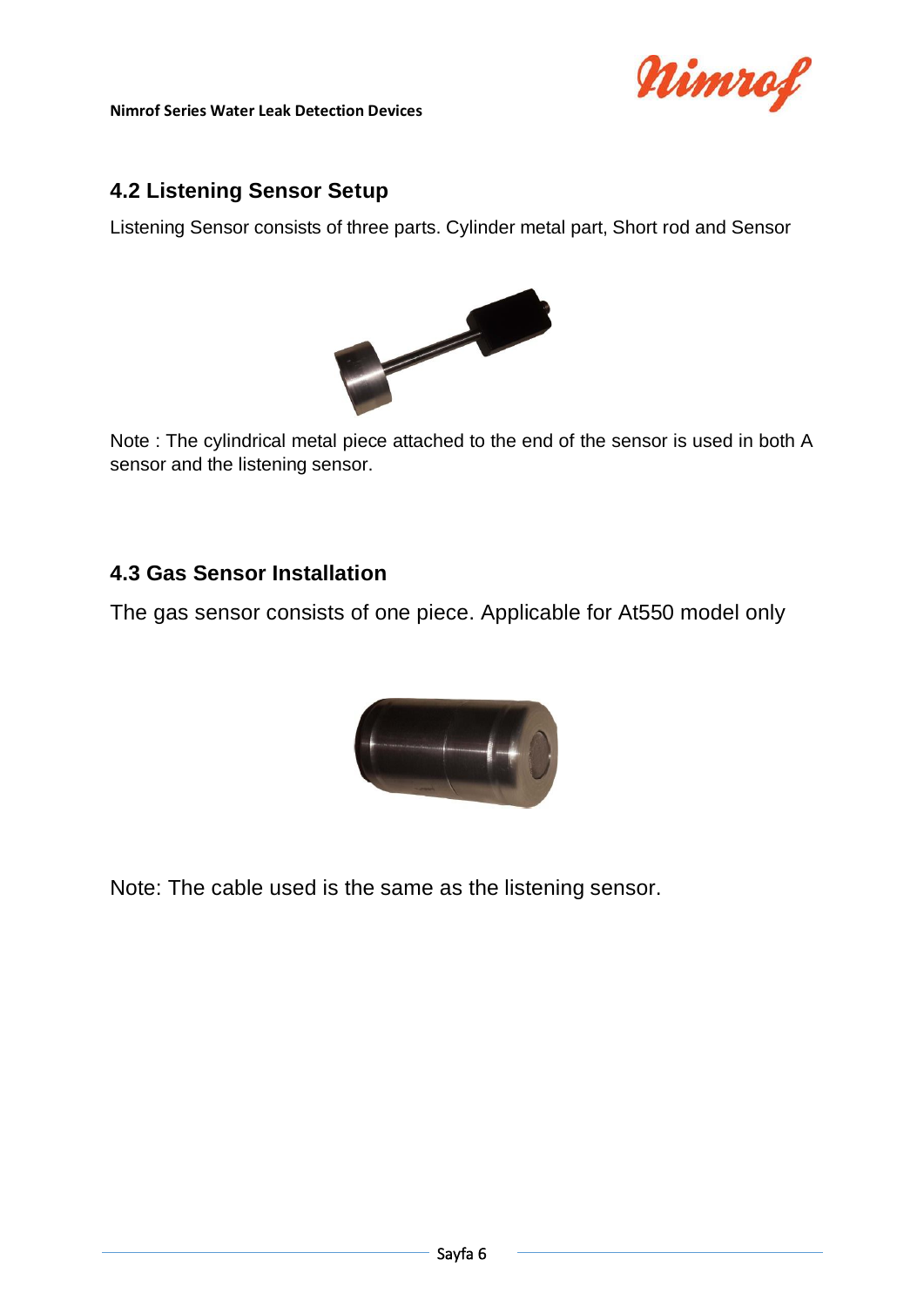

### **4.4 Functions on the Device**

### 4.4.1 Function of AT550



| <b>Water Signal A</b> | A sensor input                                           |
|-----------------------|----------------------------------------------------------|
| <b>Water Signal B</b> | <b>B</b> sensor input                                    |
| <b>Sensor</b>         | <b>Gas and Listening Sensor input</b>                    |
| Ear                   | Headphone jack                                           |
| <b>Volume</b>         | <b>Volume Up and Down for listening</b><br>sensor        |
| Menu                  | It is the menu entry button and the<br>confirmation key. |
|                       | Gas Shortcut key and up key in the<br>menu               |
|                       | AB sensor Shortcut key and down key in<br>the menu       |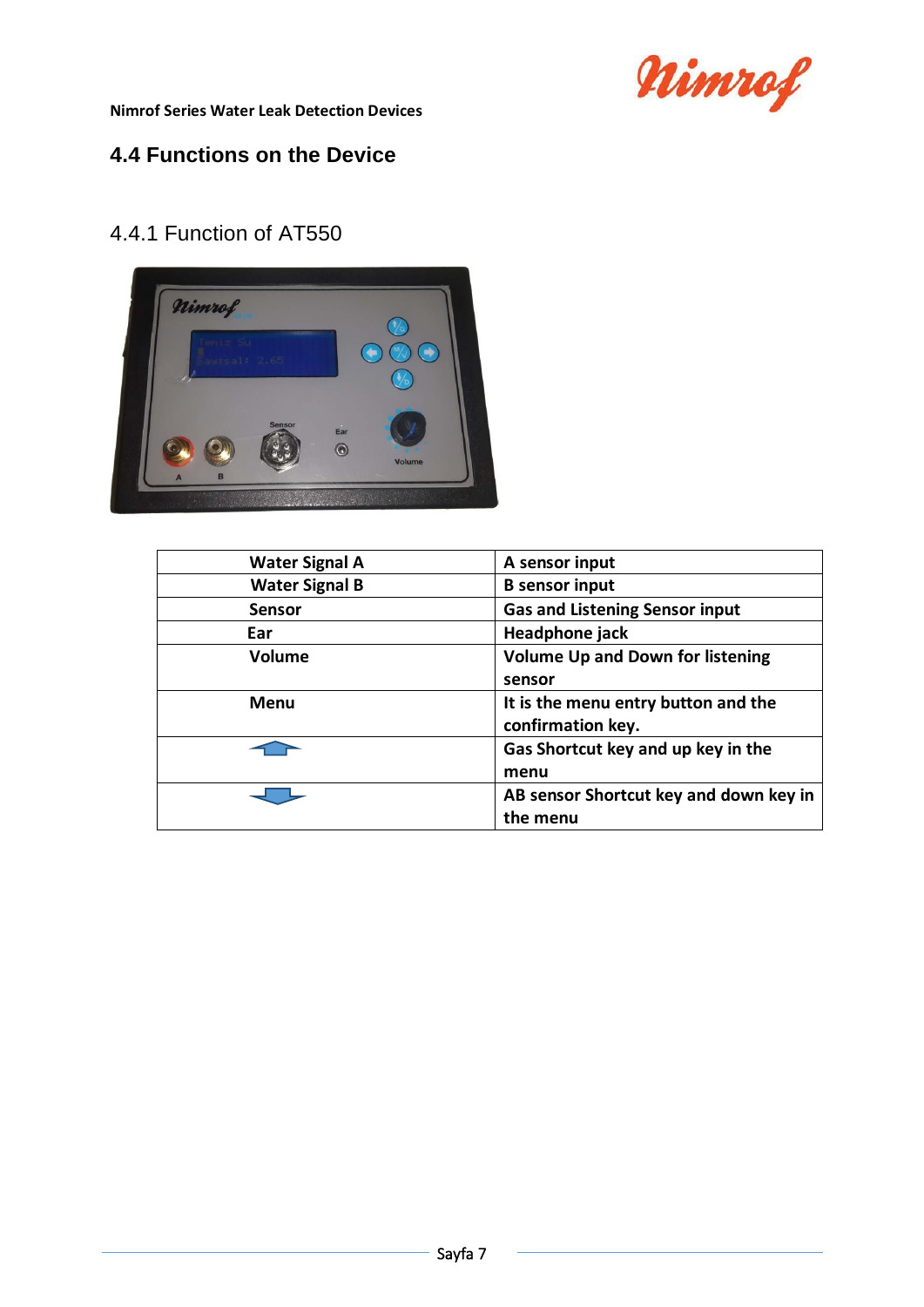

#### 4.4.2 Function of AT560



| А             | A sensor input                                               |
|---------------|--------------------------------------------------------------|
| в             | <b>B</b> sensor input                                        |
| <b>Sensor</b> | <b>Listening Sensor input</b>                                |
| Ear           | Headphone jack                                               |
| <b>Volume</b> | <b>Volume Up and Down for listening</b><br>sensor            |
|               | It is the menu entry button and the<br>confirmation key.     |
|               | <b>Back button or cancel button</b>                          |
|               | The left button                                              |
|               | The right button also it is mute button<br>in listening menu |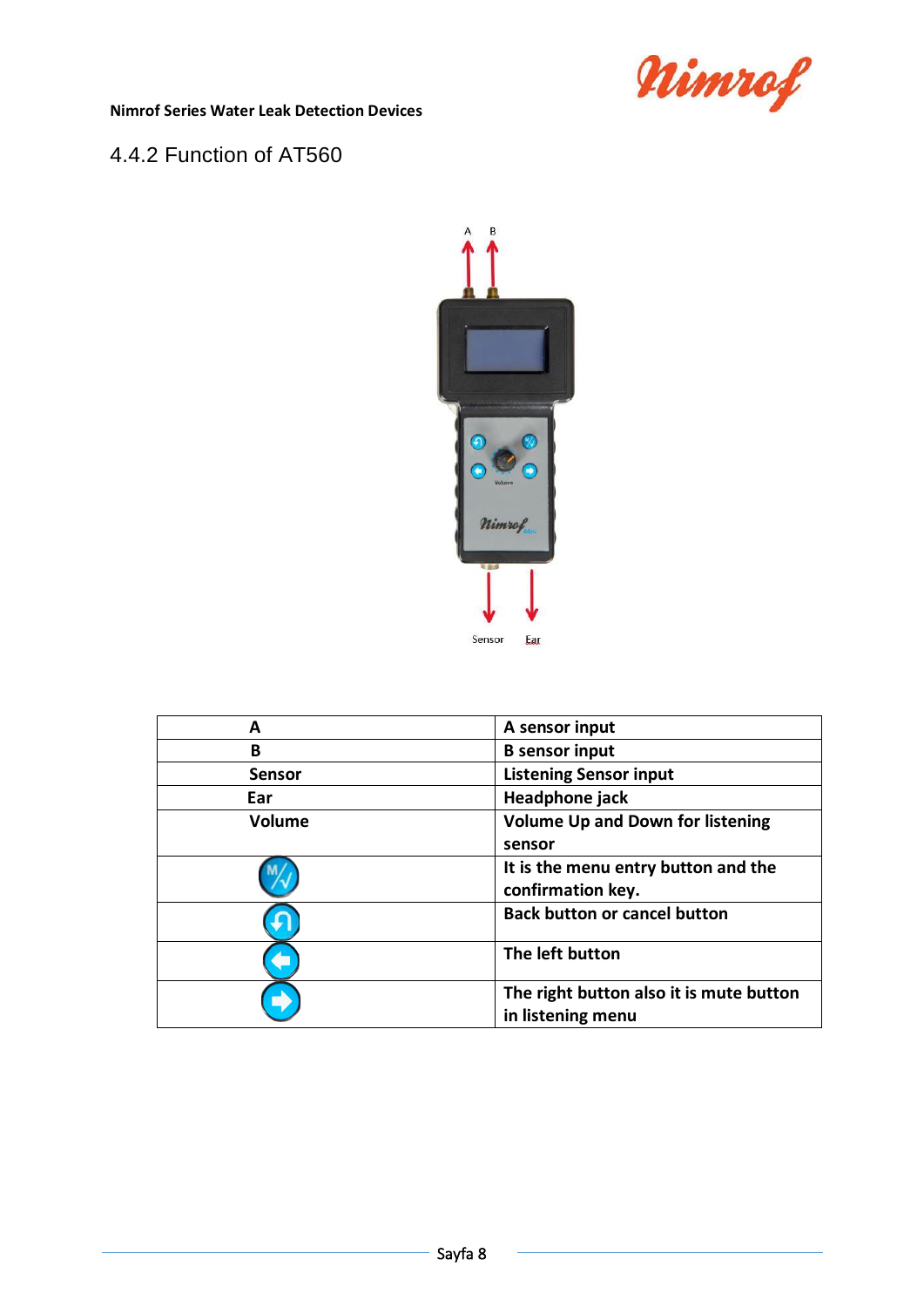

# **5 – Measurement Menu**

#### **5.1 AB Sensor**



- Activated from the menu button.
- Connections are made as described in 4.1
- The red electrode A is touched to the leaked area and fixed there (25 meters).
- The black B electrode is touched by the user to the suspected places in the upstairs apartment.
- The numbers on the LCD are observed, the highest values are noted.
- Then the A electrode is removed from the downstairs apartment to the upstairs apartment. This time, tap and water expenses are touched and compared with the values taken from the lower flat.
- The numbers appearing on the LCD screen are observed, the highest value is the area with the leak.
- The AT550 has a Shortcut button for this feature.

Note:

- This feature can be used for both dirty drain water leaks and clean water leaks.
- You can also use the listening sensor while taking AB measurements
- The values you get from the wall indicate that there is a leak in the wall.
- Garden water leaks are used in the same way as in the apartment.

#### **5.2 Listening Sensor**



- Set the volume to the lowest level
- Turn on the device
- Activate the listening sensor from the menü
- Install the listening sensor as described in 4.2
- Plug in the headset
- Connect the listening sensor to the device
- In the Listening sensor menu, this button is the mute button.